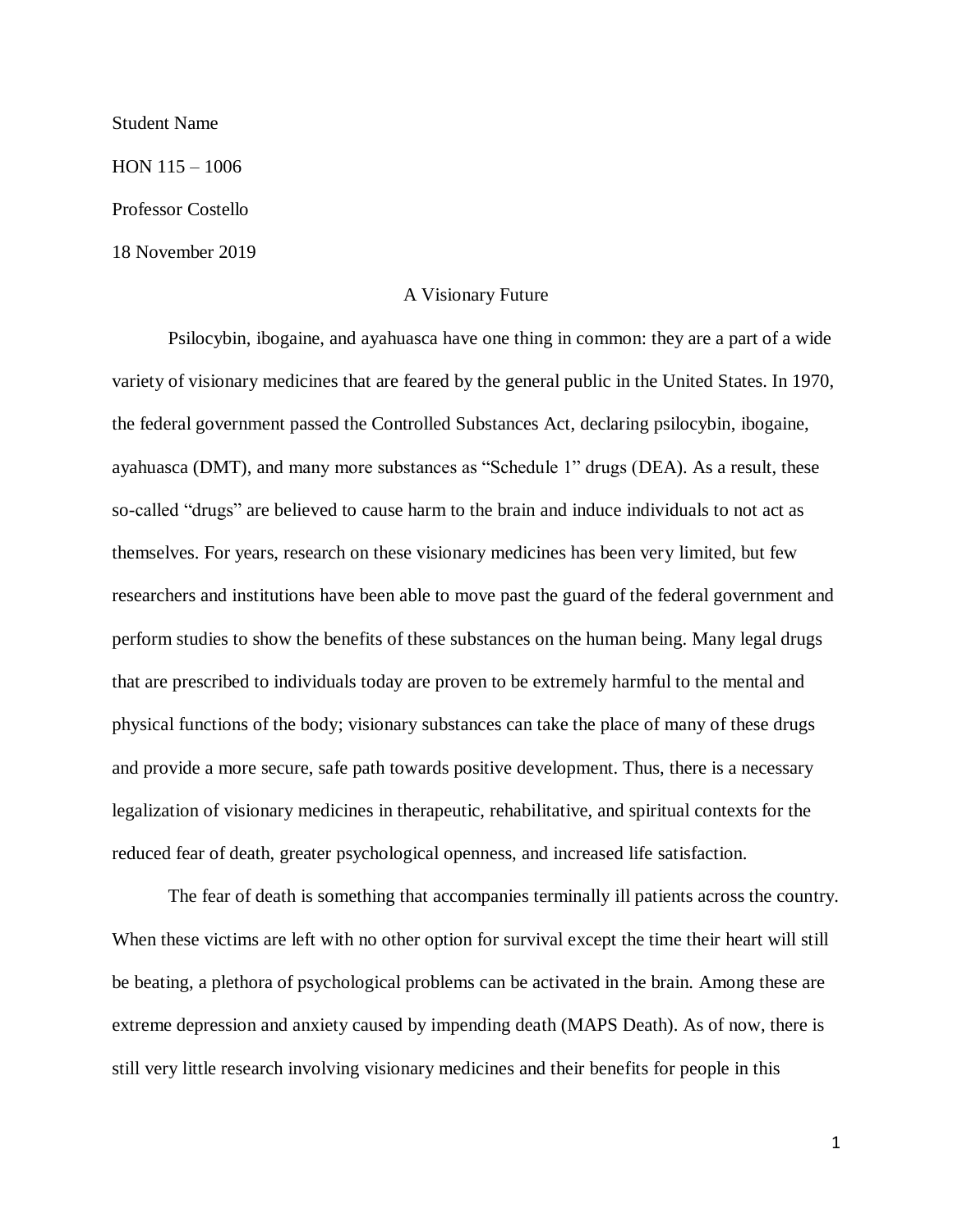situation. However, prestigious universities like Harvard, New York University, and Johns Hopkins have conducted studies on terminally ill patients from all backgrounds and concluded that visionary substances, mainly psilocybin, can provide users with profound assistance in dealing with death. Psilocybin is the key component within *Psilocybe cubensis*, a naturally occurring fungus that grows throughout parts of the United States, Central and South America, Southeast Asia, and Australia. When these mushrooms are digested, the psilocybin is converted in the body to psilocin, which is the chemical with psychoactive properties (ADF). This compound found in a naturally grown mushroom may be the missing link between terminally ill patients and the acceptance of death. However, with the current state of illegality psilocybin and the other visionary medicines are under, these effects cannot be more rigorously tested and open to the free market.

Dr. Roland Griffiths, a professor in the Departments of Psychiatry and Neurosciences at Johns Hopkins, teamed up with Dr. Stephen Ross, the clinical director of the NYU Langone Center of Excellence on Addiction, to perform a study on 80 patients with life-threatening cancer (MAPS Death). In this study, patients were given laboratory-synthesized psilocybin in a controlled setting in combination with limited psychological counseling. The study was doubleblind, meaning the researchers and the subjects did not know what was in the capsules being administered. The environment surrounding the patients was crucial, so Griffiths and Ross made it of upmost importance to have the subjects feel as comfortable as possible with a quiet, calm setting, important memorabilia from the patients' lives, and even music (MAPS Death). Upon conclusion of the study, the results found by the research team were astounding. More than 75% of the subjects who were given psilocybin noticed a significant relief from depression and anxiety, and these improvements lasted when the patients were involved in a follow-up survey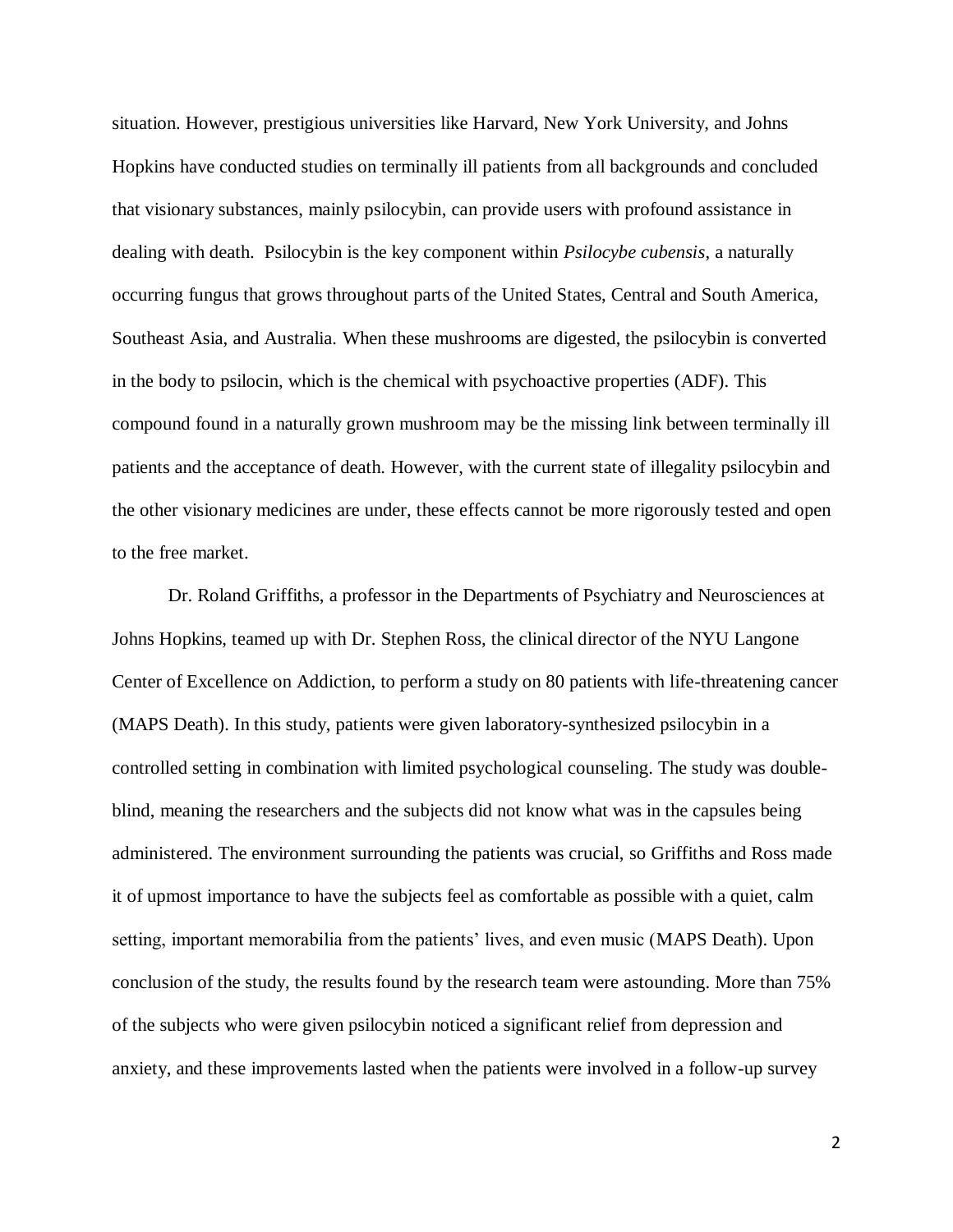conducted six months after taking the compound (MAPS Death). In an interview with the *Scientific American*, Griffiths said, "After transcendent experiences, people often have much less fear of death" (Schiffman). This notion is cemented in the experiences that his subjects encountered. In a one- and fourteen-month follow-up, Griffiths administered the Death Transcendence Scale, a psychological test based on the premise that death is transcended through identification with phenomena more enduring than oneself (MAPS Death). He noticed an increase in the subjects' ratings on statements like "Death is never just an ending but part of a process" and "My death does not end my personal existence" (Schiffman). Fourteen months after being involved, 94% of the subjects said the psilocybin study was one of the five most meaningful experiences of their lives, and 39% said it was the most meaningful experience of their lives (MAPS Death). In the fields of psychiatry and psychopharmacology, it is extraordinary that a single dose of medicine, let alone a dose of a natural fungus, can have these kinds of lasting and dramatic results. Griffiths, Ross, and their research team are advancing the thoughts around visionary medicines and the sustained positive changes in mood, attitude, and behavior they accompany. Terminally ill patients are just the beginning; depression and anxiety take root in the lives of millions of people, and whether or not these individuals fear impending death, visionary medicines can have unprecedented, positive effects on their mental stability and their outlook on life and death.

Visionary substances not only reduce the fear of death in terminally ill patients, but they also have profound effects on the psychological openness of the brain. Across the country, illnesses like drug and alcohol addiction as well as Posttraumatic Stress Disorder (PTSD) affect people from all walks of life. One of the most crucial qualities connecting these illnesses is that there is no known, proven cure. This puts addiction and PTSD on the radar for some of the most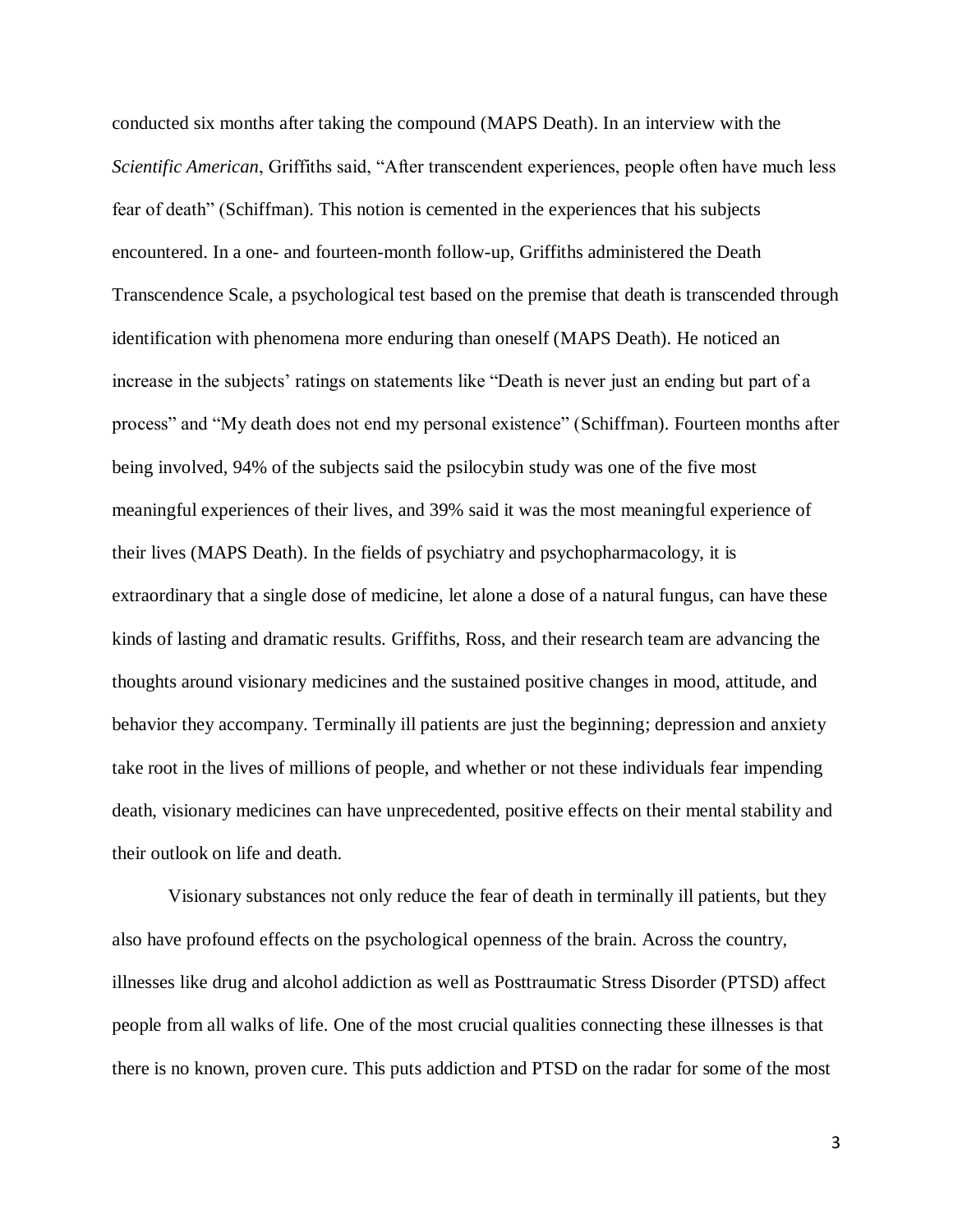prominent researchers and scientists across the world. One of the most extensively tested visionary medicines related to the treatment of addiction is ibogaine, a chemical compound extracted from two related African and South American tree genera, *Tabernanthe* and *Tabernamontana* (AAC). When ibogaine is digested, the compound is converted to noribogaine, which targets the areas of the brain affected by drug-seeking, addictive behaviors. Serotonin, dopamine, and other neurotransmitter pathways are characteristic of these regions of the brain, and ibogaine acts on these to reduce addictive behavior (AAC). Noribogaine essentially rewires these areas, giving the brain the ability to reorganize itself to a state similar to before addiction was activated.

Dr. Thomas Brown from the University of California, San Diego and Dr. Kenneth Alper from the New York University School of Medicine conducted a study involving ibogaine and its effects on opioid addicts in Mexico. The test subjects were all addicted to either oxycodone, heroin, or both, and each of them received on average three treatments for opioid dependence prior to the study (Brown). Thirty patients were given a total of 2,000 mg of ibogaine across a one-week period. Upon conclusion of the study, 12 out of 30 subjects reported 75% reductions in their drug use and 33% reported no opioid use after three months (Brown). In a similar New Zealand study directed by Dr. Geoffrey Noller from Dunedin School of Medicine, the concluding results were just as successful as the Mexico ibogaine study. Fifteen participants were given a single dose of ibogaine and were evaluated through the *Addiction Severity Index* (ASI) as well as the *Subjective Opioid Withdrawal Scale* (SOWS). Fourteen out of fifteen subjects positively reduced their scores on both the ASI and SOWS tests, achieving opioid cessation and substantially reduced use in dependent individuals over a 12-month period (Noller). In both the Mexico and the New Zealand study, opioid addiction was successfully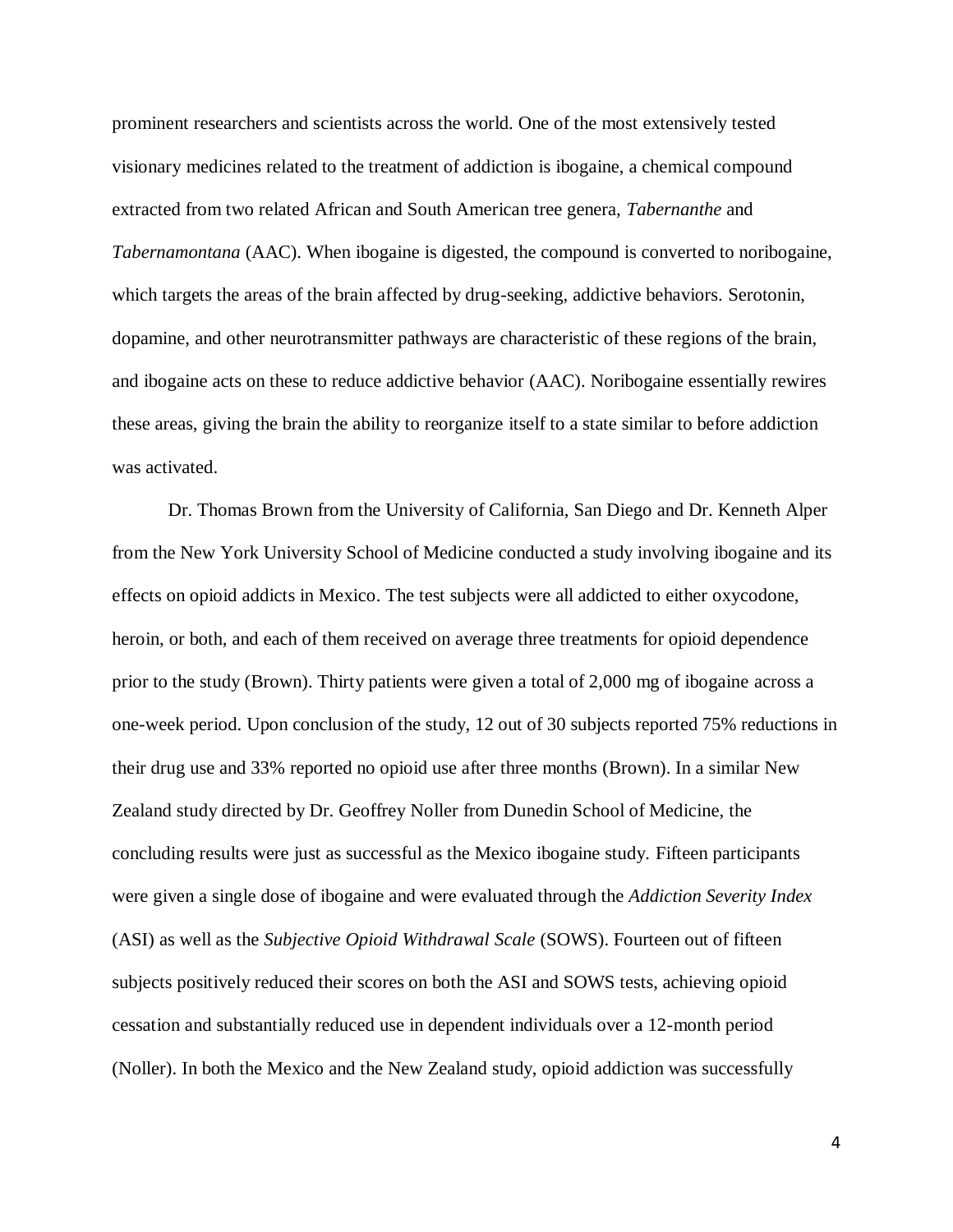paused and mitigated over the following months. Even though ibogaine treatment does not completely end the addiction problem in its subjects, the addiction was significantly lessened and allowed time for these individuals to seek rehabilitative help. Ibogaine is the first step in a clinical process that help individuals facing addiction throughout the country and the world. With legal use of this medicine in the United States, the lives of people from the Pacific to the Atlantic can be substantially aided.

Addiction is only the first step in the broad spectrum of advantages of visionary medicines. Posttraumatic Stress Disorder is another mental illness that can be benefitted from the use of visionary substances, specifically ayahuasca. Known as one of the most intense visioninducing chemical compounds, ayahuasca comes from the leaves of the *Psychotria viridis* shrub and the stalks of the *Banisteriopsis caapi* vine (Inserra). When the ayahuasca brew is digested, dimethyltryptamine (DMT) takes over the brain and along with it come visionary and bodily experiences. Even though research on ayahuasca and its effects on PTSD is limited, there is considerable evidence that this brew can support the effects PTSD has on a victim's brain. Posttraumatic Stress Disorder is triggered by a terrifying, traumatic experience that cannot be let go in the brain (Parekh). Victims constantly re-live dramatic flashbacks of these memories and are mentally not prepared to handle the recalling of these events. When under the effects of ayahuasca, the traumatic and emotional memory-related centers of the brain are hyperactivated, synaptic plasticity is enhanced, neurogenesis is increased, and the dopaminergic neurotransmission is boosted. These processes allow for the memory reconsolidation of past experiences and the fear response triggered by traumatic events to be either reprogrammed or terminated (Inserra). In theory, a PTSD victim can undergo ayahuasca treatment, encounter the past events that are causing trauma, and expose him/her to the conscious awareness in the brain.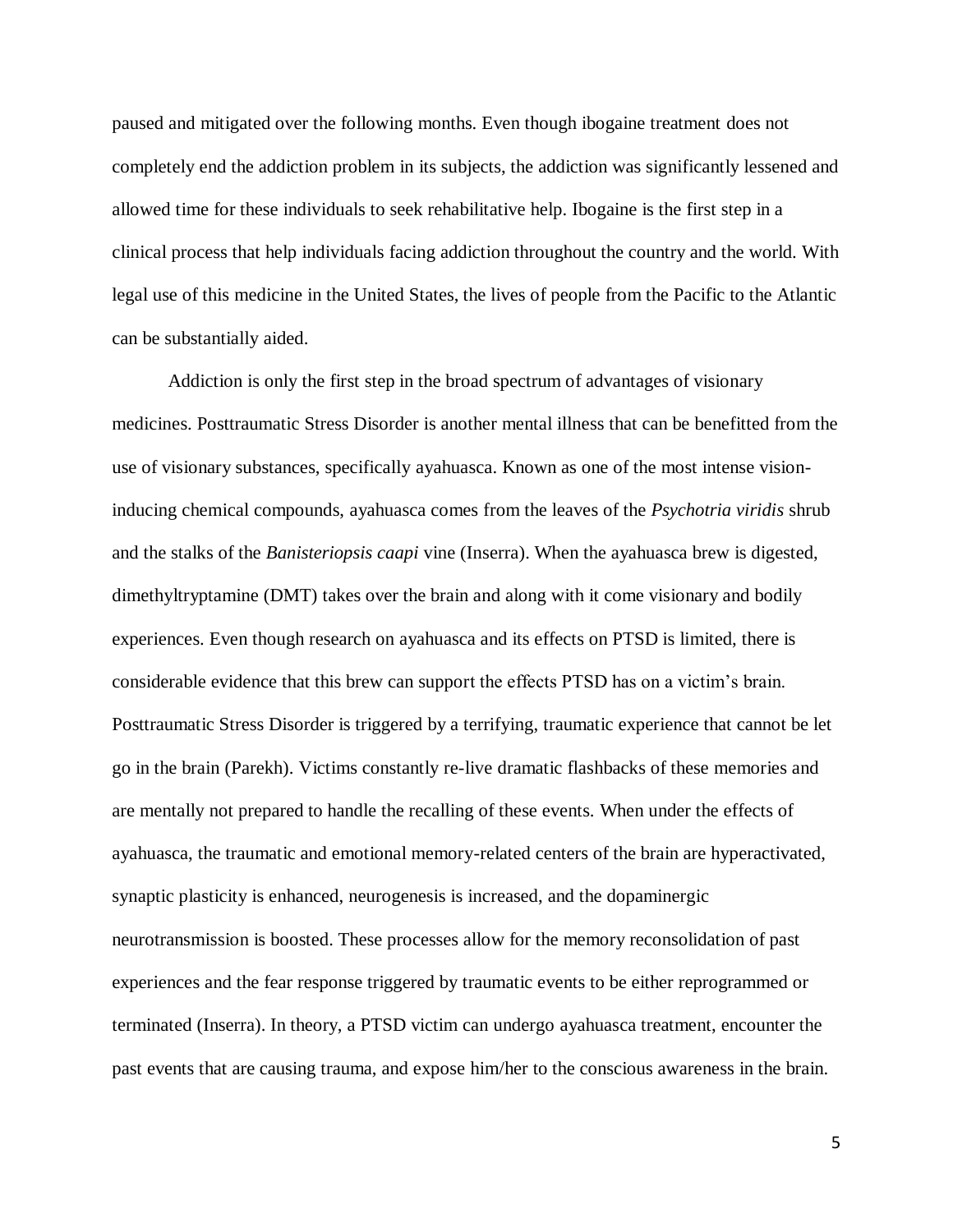Thus, victims will experience either far less trauma when recalling events from the past or no trauma at all, a result researchers have been searching for decades.

Visionary substances have also shown powerful assistance on the general well-being and life satisfaction of individuals. The ayahuasca brew is helping incarcerated individuals turn their lives around and become more satisfied beings. Since 2000, the number of prisoners in Brazil has doubled to more than 550,000, resulting in overpopulated prisons and gross living conditions. In one prison in particular, Urso Branco, the prisoners' rights advocacy group Acuda is giving ayahuasca treatment to inmates in order to positively affect their lives and reduce prison recidivism rates (Romero). Each month, Acuda takes 15 prisoners to their treatment center near Porto Velho and gives them the ayahuasca brew in a therapeutic, rehabilitative setting. The convicts' reactions to the treatment are quite profound. Celmiro de Almeida, a man serving a sentence for homicide, says, "I'm finally realizing I was on the wrong path in this life. Each experience helps me communicate with my victim to beg for forgiveness" (Romero). Another prisoner, Darci Altair Santos da Silva who is serving a 13-year sentence for sexual abuse of a minor, states, "I know what I did was very cruel. [Ayahuasca] helped me reflect on this fact, on the possibility that one day I can find redemption" (Romero). Acuda's work provides the fundamental steps the for the United States to use visionary medicine as therapeutic aids for rehabilitation and increased life satisfaction. With the legal use of visionary substances, prisoners across America can have the same insightful turn-around the Brazilian convicts experienced and change their lives for the better. The benefits of the ayahuasca brew are only researched on the surface level, and unless this visionary medicine is legalized and used in a clinical, therapeutic setting, PTSD and the trauma experienced by convicts will continue to dwell in the brains of victims and cause harm to their mental and physical functions.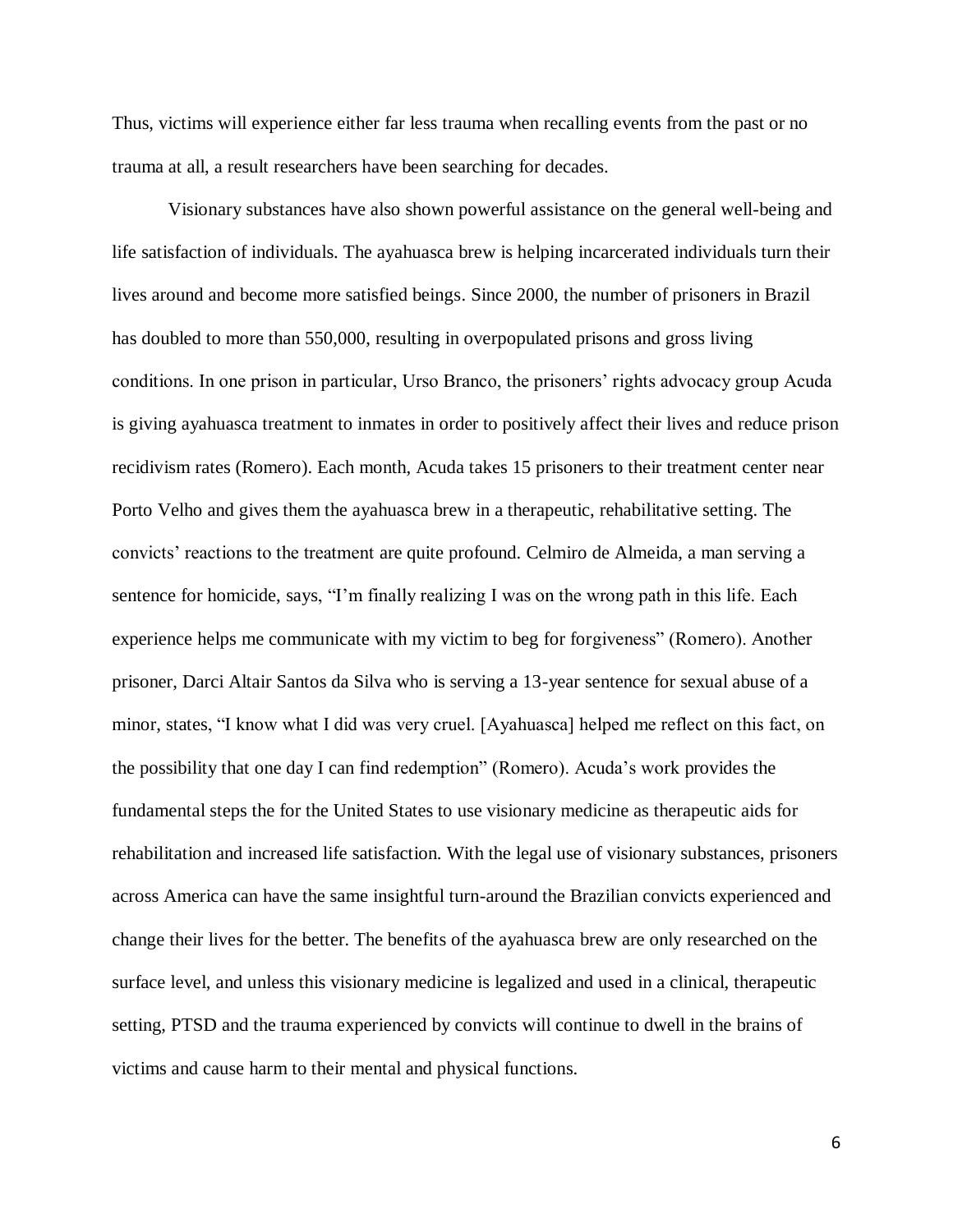Ayahuasca is not the only medicine that can increase the well-being and life satisfaction of the individuals consuming it. In a 2006 study conducted by Dr. Roland Griffiths, the same scientist involved in the treatment for depression and anxiety in terminally ill cancer victims, 36 healthy, "spiritually inclined" individuals who had never taken a visionary substance before were given high doses of psilocybin (Griffiths). Griffiths encouraged the participants to focus their attention inward in order to have a complete spiritual experience. Sixty-four percent of the individuals reported either a moderate or intense increase in their well-being and life satisfaction (Griffiths). These benefits did not simply go away months down the road. Fourteen months later, 67% of the volunteers said the experience was one of the most spiritually significant moments in their lives. When the study was published in the *Journal of Psychopharmacology*, Griffiths stated, "Most volunteers who had the mystical experience continue to endorse the same extent of positive changes in attitude, altruistic behavior, and mood" (Griffiths). This study holds great weight in the discussion of the legalization of visionary substances. In just one dose, healthy individuals with no prior visionary experience saw positive, sustained changes in their lives. These types of results could occur in other individuals with the legalization of these substances, however with the current status and state of visionary medicines in the United States, this is not a possibility.

The legalization of visionary medicines is necessary in the United States in order to move towards a safer alternative for the prescribed medicines of today. Where anti-depressants, pain killers, and other hard drugs stock the shelves of pharmacies and households across the country, natural visionary substances like psilocybin, ibogaine, and ayahuasca can have the same psychological benefits or even surpass those of the tested, legal methods of medication. For millions of American citizens to live better, more fulfilling lives, these substances need to be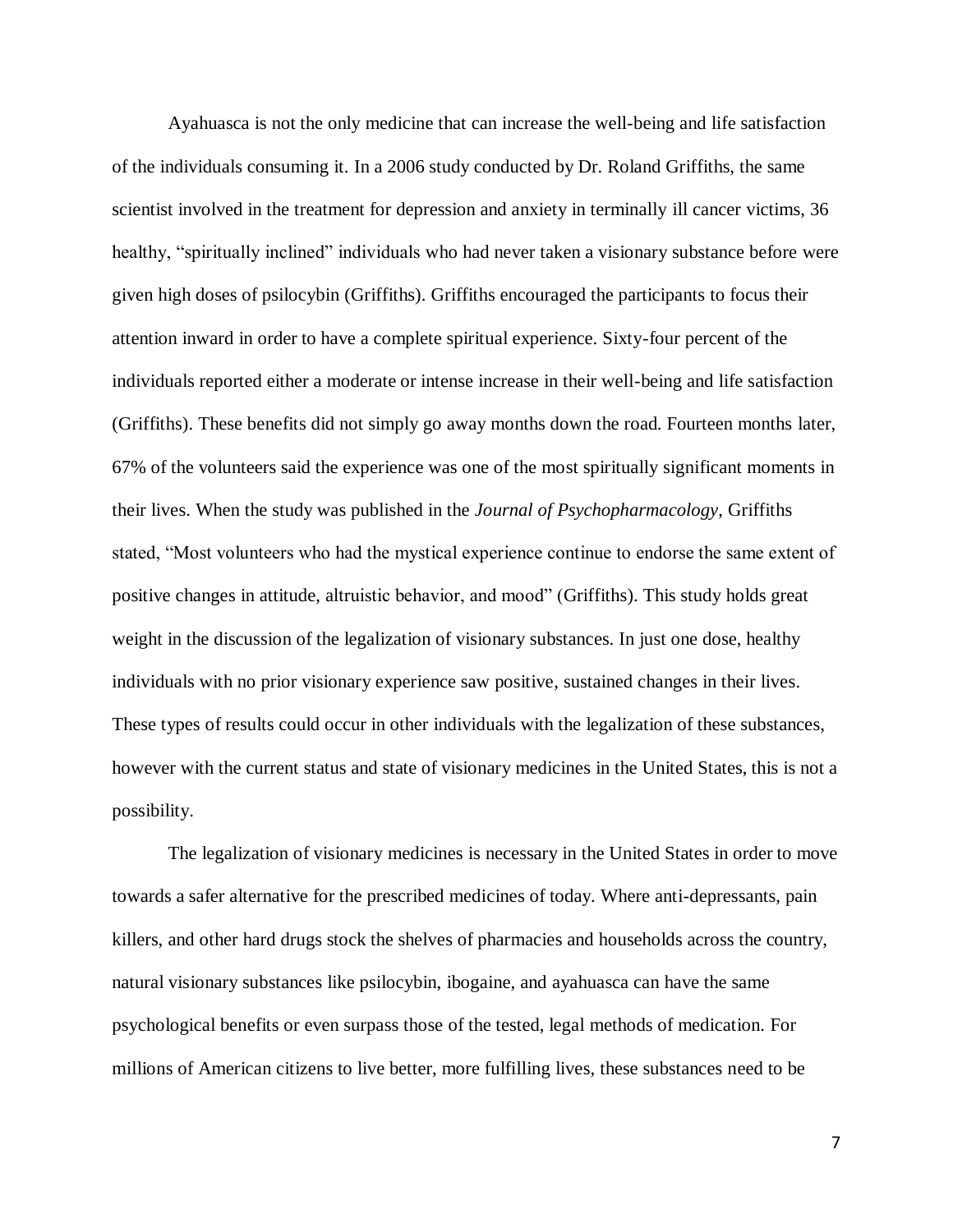available for research, treatment, and use, and this is only the result of legalization. In order for this visionary future to become a possibility, researchers like Dr. Roland Griffiths and institutions like NYU and Johns Hopkins need to continue their advancement of knowledge within the realm of visionary medicines and provide hope for those who need it most.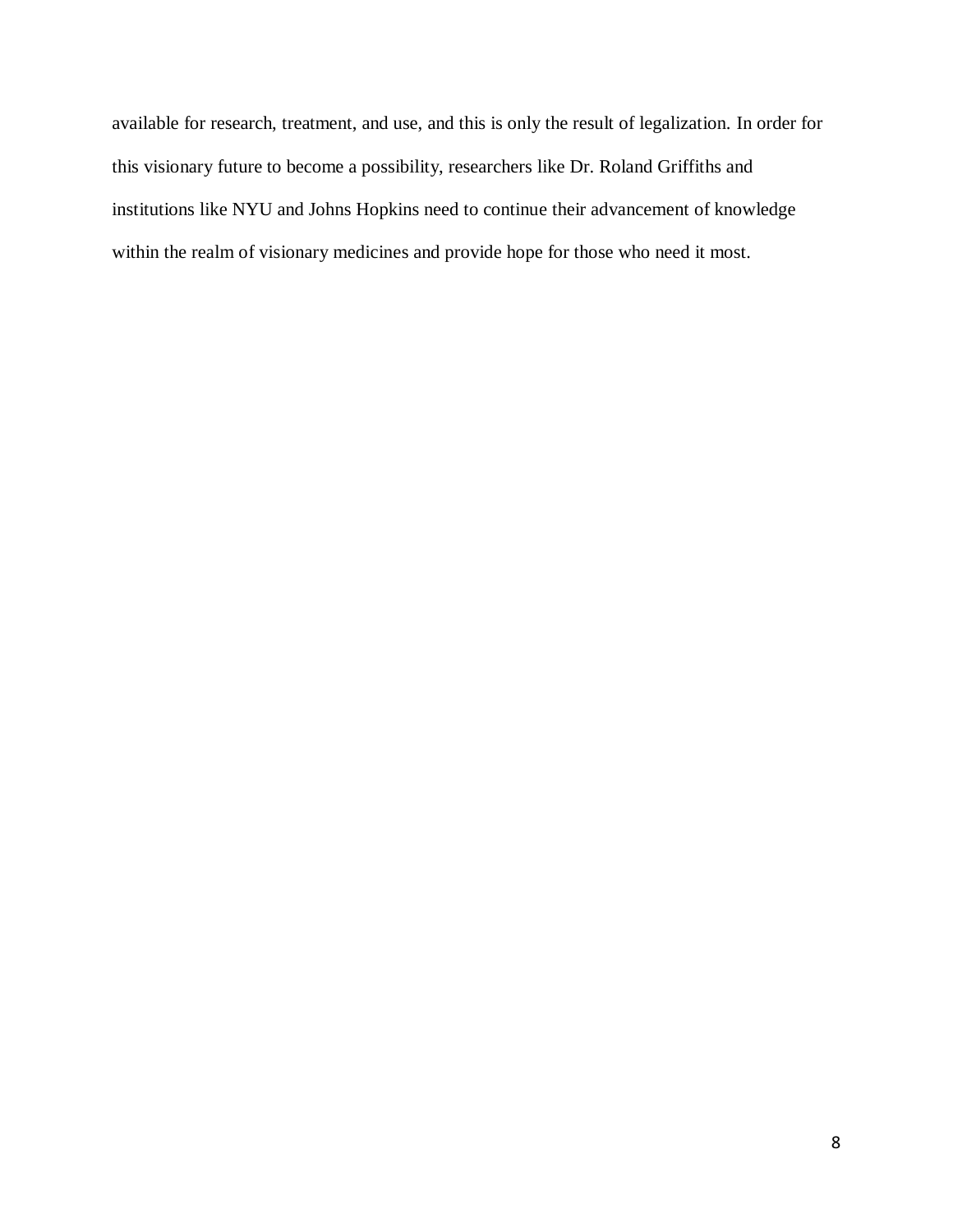## Works Cited

- Brown, Thomas Kingsley, and Kenneth Alper. "Treatment of Opioid Use Disorder with Ibogaine: Detoxification and Drug Use Outcomes." *Taylor & Francis*, The American Journal of Drug and Alcohol Abuse, 25 May 2017, www.tandfonline.com/doi/full/10.1080/00952990.2017.1320802. (Brown)
- Griffiths, Roland. "Psilocybin Can Occasion Mystical-Type Experiences Having Substantial and Sustained Personal Meaning and Spiritual Significance." *Journal of Psychopharmacology*, 27 May 2006, pp. 1–16., doi:10.1007/s00213-006-0457-5. (Griffiths)
- "How Psychedelic Drugs Can Help Patients Face Death." *MAPS*, Multidisciplinary Association for Psychedelic Studies, 20 Apr. 2012, maps.org/news/multimedia-library/3012-howpsychedelic-drugs-can-help-patients-face-death. (MAPS Death)
- Inserra, Antonio. "Hypothesis: The Psychedelic Ayahuasca Heals Traumatic Memories via a Sigma 1 Receptor-Mediated Epigenetic-Mnemonic Process." *Frontiers in Pharmacology*, Frontiers Media S.A., 5 Apr. 2018, www.ncbi.nlm.nih.gov/pmc/articles/PMC5895707/. (Inserra)
- Noller, Geoffrey E. "Ibogaine Treatment Outcomes for Opioid Dependence from a Twelve-Month Follow-up Observational Study." *Taylor & Francis*, The American Journal of Drug and Alcohol Abuse, 12 Apr. 2017, www.tandfonline.com/doi/full/10.1080/00952990.2017.1310218. (Noller)